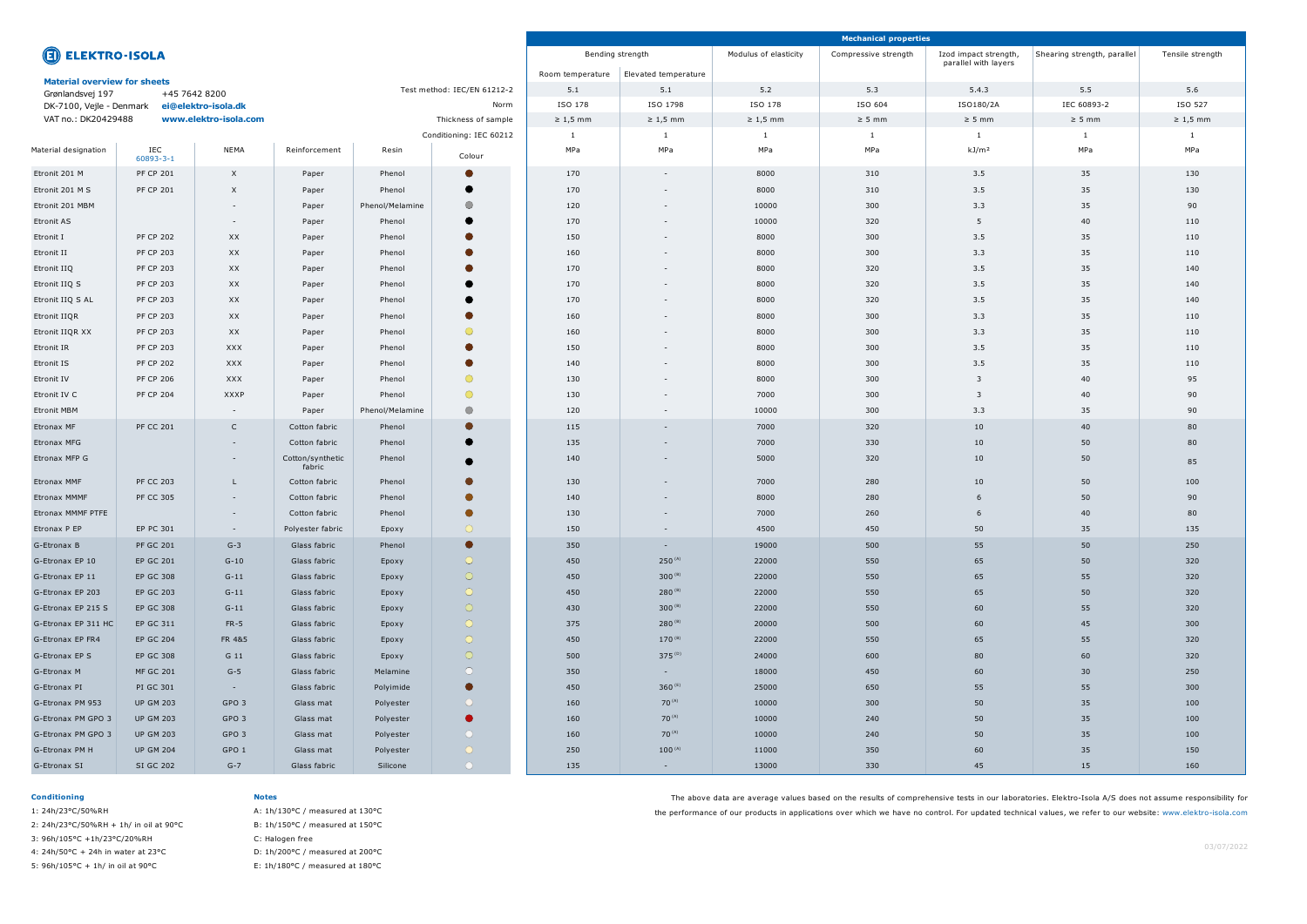|                                                                  |                  |                          |                            |                 |                         |                                 |                          |                          | <b>Electrical properties</b> |                          |             |                                              |                                     |
|------------------------------------------------------------------|------------------|--------------------------|----------------------------|-----------------|-------------------------|---------------------------------|--------------------------|--------------------------|------------------------------|--------------------------|-------------|----------------------------------------------|-------------------------------------|
| <b>ELEKTRO-ISOLA</b>                                             |                  |                          |                            |                 |                         | Electrical strength in 90°C oil |                          | Permitivity              |                              | Dissipation factor       |             | Insulation resistance<br>after submersion in | Comparative tracking<br>index [CTI] |
| <b>Material overview for sheets</b>                              |                  |                          |                            |                 | Perpendicular           | Parallel                        | 50HZ                     | 1MHz                     | 50HZ                         | 1MHz                     | water       |                                              |                                     |
| Test method: IEC/EN 61212-2<br>+45 7642 8200<br>Grønlandsvej 197 |                  |                          |                            |                 | 6.1.3.2<br>6.1.3.1      |                                 | 6.2                      |                          |                              | 6.2                      | 6.3         | 6.4                                          |                                     |
| ei@elektro-isola.dk<br>DK-7100, Vejle - Denmark                  |                  | Norm                     |                            |                 | IEC 60243-1             |                                 | IEC 60250                |                          | IEC 60250                    |                          | IEC 60167   | IEC 60112                                    |                                     |
| VAT no.: DK20429488<br>www.elektro-isola.com                     |                  |                          | Thickness of sample        |                 |                         | $3 \, \text{mm}$                | $\geq$ 3 mm              | $\leq$ 3 mm              | $\leq$ 3 mm                  | $\leq$ 3 mm              | $\leq$ 3 mm | All                                          | $\geq$ 3 mm                         |
|                                                                  |                  |                          |                            |                 | Conditioning: IEC 60212 | $\overline{2}$                  | $\overline{2}$           | - 3                      | $\overline{3}$               | $\overline{\mathbf{3}}$  |             | $\overline{4}$                               |                                     |
| Material designation                                             | IEC<br>60893-3-1 | <b>NEMA</b>              | Reinforcement              | Resin           | Colour                  | kV/mm                           | kV/25 mm                 |                          |                              |                          |             | ΜΩ                                           | $\vee$                              |
| Etronit 201 M                                                    | <b>PF CP 201</b> | $\mathsf{X}$             | Paper                      | Phenol          |                         | $-$                             | 1                        |                          |                              | $\overline{\phantom{a}}$ |             | 5                                            | 100                                 |
| Etronit 201 M S                                                  | <b>PF CP 201</b> | $\times$                 | Paper                      | Phenol          | c                       | $\overline{a}$                  |                          |                          |                              | $\overline{\phantom{a}}$ |             | 5                                            | 100                                 |
| Etronit 201 MBM                                                  |                  | $\sim$                   | Paper                      | Phenol/Melamine | $\bigcirc$              | $\overline{\phantom{a}}$        | -1                       |                          |                              | $\overline{\phantom{a}}$ |             | 5                                            | 500                                 |
| <b>Etronit AS</b>                                                |                  | $\overline{\phantom{a}}$ | Paper                      | Phenol          |                         | $\overline{a}$                  | $\overline{\phantom{0}}$ | $\overline{\phantom{a}}$ |                              | $\overline{\phantom{a}}$ |             |                                              | $\overline{\phantom{0}}$            |
| Etronit I                                                        | <b>PF CP 202</b> | XX                       | Paper                      | Phenol          | O                       | 13.3                            | 60                       | 0.03                     |                              | 5                        |             | 100                                          | 100                                 |
| Etronit II                                                       | <b>PF CP 203</b> | XX                       | Paper                      | Phenol          |                         | 10                              | 30                       | 0.04                     | $\overline{a}$               | 5                        |             | 100                                          | 100                                 |
| Etronit IIQ                                                      | <b>PF CP 203</b> | XX                       | Paper                      | Phenol          |                         | 5                               | 20                       | 0.05                     | $\sim$                       | 5                        |             | 100                                          | 100                                 |
| Etronit IIQ S                                                    | <b>PF CP 203</b> | XX                       | Paper                      | Phenol          |                         | $\overline{4}$                  | 15                       | 0.05                     | $\sim$                       | 5                        |             | 100                                          | 100                                 |
| Etronit IIQ S AL                                                 | <b>PF CP 203</b> | XX                       | Paper                      | Phenol          |                         | $\overline{4}$                  | 15                       | 0.05                     | $\overline{\phantom{a}}$     | 5                        |             | 100                                          | 100                                 |
| Etronit IIQR                                                     | <b>PF CP 203</b> | XX                       | Paper                      | Phenol          | $\blacksquare$          | $\overline{7}$                  | 25                       | 0.04                     |                              | 5                        |             | 100                                          | 100                                 |
| Etronit IIQR XX                                                  | <b>PF CP 203</b> | XX                       | Paper                      | Phenol          | $\circ$                 | $\overline{7}$                  | 40                       | 0.04                     | $\overline{a}$               | 5                        |             | 100                                          | 100                                 |
| Etronit IR                                                       | <b>PF CP 203</b> | XXX                      | Paper                      | Phenol          |                         | 9                               | 35                       | 0.03                     | $\sim$                       | 5                        |             | 100                                          | 100                                 |
| Etronit IS                                                       | <b>PF CP 202</b> | <b>XXX</b>               | Paper                      | Phenol          | $\blacksquare$          | $14^{(5)}$                      | $80^{(5)}$               | 0.02                     | $\sim$                       | 5                        |             | 100                                          | 100                                 |
| Etronit IV                                                       | <b>PF CP 206</b> | <b>XXX</b>               | Paper                      | Phenol          | $\circ$                 | 10                              | 35                       | 0.035                    | 0.035                        | 5                        | -5          | 100                                          | 100                                 |
| Etronit IV C                                                     | <b>PF CP 204</b> | XXXP                     | Paper                      | Phenol          | $\bigcirc$              | 8.5                             | 30 <sup>°</sup>          | 0.025                    | 0.025                        | 5                        | -5          | 100                                          | 100                                 |
| <b>Etronit MBM</b>                                               |                  | $\sim$                   | Paper                      | Phenol/Melamine | $\bullet$               | 5                               | 15                       | 0.04                     | $\sim$                       | 6                        |             | 100                                          | 500                                 |
| Etronax MF                                                       | <b>PF CC 201</b> | $\mathsf{C}$             | Cotton fabric              | Phenol          | $\bullet$               | 1                               | 5                        | $\sim$                   | $\sim$                       | $\sim$                   |             | -1                                           | 100                                 |
| Etronax MFG                                                      |                  | $\overline{\phantom{a}}$ | Cotton fabric              | Phenol          | œ                       |                                 | $\sim$                   |                          |                              | $\overline{\phantom{a}}$ |             |                                              | $\sim$                              |
|                                                                  |                  |                          |                            | Phenol          |                         | $\sim$                          | $\sim$                   |                          |                              | $\overline{\phantom{a}}$ |             |                                              |                                     |
| Etronax MFP G                                                    |                  | $\sim$                   | Cotton/synthetic<br>fabric |                 | $\bullet$               |                                 |                          |                          |                              |                          |             |                                              | $\sim$                              |
| Etronax MMF                                                      | <b>PF CC 203</b> | L                        | Cotton fabric              | Phenol          | $\bullet$               | $\overline{2}$                  | 12                       |                          |                              | $\overline{\phantom{a}}$ |             |                                              | 100                                 |
| Etronax MMMF                                                     | <b>PF CC 305</b> | $\sim$                   | Cotton fabric              | Phenol          | $\bullet$               | $\overline{2}$                  | 12                       |                          |                              | $\overline{\phantom{a}}$ |             |                                              | 100                                 |
| Etronax MMMF PTFE                                                |                  | $\sim$                   | Cotton fabric              | Phenol          | $\bullet$               | $\overline{2}$                  | 12                       |                          |                              | $\overline{\phantom{a}}$ |             | -1                                           | 100                                 |
| Etronax P EP                                                     | EP PC 301        | $\sim$                   | Polyester fabric           | Epoxy           | $\circ$                 | 20                              | 70                       | 0.01                     |                              |                          |             | 100000                                       | 200                                 |
| G-Etronax B                                                      | <b>PF GC 201</b> | $G-3$                    | Glass fabric               | Phenol          | $\bullet$               | 10                              | 30 <sup>°</sup>          | 0.03                     | $\sim$                       | 5                        | $\sim$      | 1000                                         | 100                                 |
| G-Etronax EP 10                                                  | <b>EP GC 201</b> | $G-10$                   | Glass fabric               | Epoxy           | $\circ$                 | 16                              | 60                       | 0.008                    | 0.01                         | 4.5                      | 4.5         | 500000                                       | 200                                 |
| G-Etronax EP 11                                                  | <b>EP GC 308</b> | $G-11$                   | Glass fabric               | Epoxy           | $\circ$                 | 18                              | 70                       | 0.008                    | 0.01                         | 5 <sup>5</sup>           | 5           | 500000                                       | 200                                 |
| G-Etronax EP 203                                                 | EP GC 203        | $G-11$                   | Glass fabric               | Epoxy           | $\circ$                 | 16                              | 60                       | 0.008                    | 0.01                         | 4.5                      | 4.5         | 500000                                       | 200                                 |
| G-Etronax EP 215 S                                               | <b>EP GC 308</b> | $G-11$                   | Glass fabric               | Epoxy           | $\circ$                 | 18                              | 70                       | 0.008                    | 0.01                         | 5 <sup>5</sup>           | 5           | 500000                                       | 200                                 |
| G-Etronax EP 311 HC                                              | EP GC 311        | $FR-5$                   | Glass fabric               | Epoxy           | $\circ$                 | 15                              | 70                       | 0.005                    | 0.008                        | 4.5                      | 4.5         | 500000                                       | 600                                 |
| G-Etronax EP FR4                                                 | <b>EP GC 204</b> | FR 4&5                   | Glass fabric               | Epoxy           | $\circ$                 | 15                              | 70                       | 0.005                    | 0.008                        | 4.5                      | 4.5         | 500000                                       | 200                                 |
| G-Etronax EP S                                                   | <b>EP GC 308</b> | G 11                     | Glass fabric               | Epoxy           | $\circ$                 | 18                              | 80                       | 0.008                    | 0.01                         | 5 <sup>5</sup>           | 5           | 200000                                       | 400                                 |
| G-Etronax M                                                      | <b>MF GC 201</b> | $G-5$                    | Glass fabric               | Melamine        | $\circ$                 | 5                               | 20                       | 0.01                     | $\sim$                       | 5.5                      | $\sim$      | 100                                          | 600                                 |
| G-Etronax PI                                                     | PI GC 301        | $\sim$ $-$               | Glass fabric               | Polyimide       | $\bullet$               | 20                              | 60                       | 0.01                     | $\sim$                       | $\overline{4}$           |             | 500000                                       | 250                                 |
| G-Etronax PM 953                                                 | <b>UP GM 203</b> | GPO 3                    | Glass mat                  | Polyester       | $\circ$                 | 11.5                            | 60                       | 0.04                     | 0.04                         |                          | -4          | 1000                                         | 600                                 |
| G-Etronax PM GPO 3                                               | <b>UP GM 203</b> | GPO 3                    | Glass mat                  | Polyester       | $\bullet$               | 12                              | 60                       | 0.04                     | 0.04                         |                          |             | 1000                                         | 600                                 |
| G-Etronax PM GPO 3                                               | <b>UP GM 203</b> | GPO 3                    | Glass mat                  | Polyester       | $\circ$                 | 12                              | 60                       | 0.04                     | 0.04                         |                          | -4          | 1000                                         | 600                                 |
| G-Etronax PM H                                                   | <b>UP GM 204</b> | GPO 1                    | Glass mat                  | Polyester       | $\circ$                 | 10                              | 60                       | 0.01                     | 0.01                         | $\overline{4}$           | -4          | 1000                                         | 600                                 |
| G-Etronax SI                                                     | SI GC 202        | $G-7$                    | Glass fabric               | Silicone        | $\circ$                 | $\overline{7}$                  | 50                       | 0.003                    | 0.003                        | $\overline{4}$           | -4          | 100000                                       | 400                                 |
|                                                                  |                  |                          |                            |                 |                         |                                 |                          |                          |                              |                          |             |                                              |                                     |

## **Conditioning**

1: 24h/23°C/50%RH 2: 24h/23°C/50%RH + 1h/ in oil at 90°C 3: 96h/105°C +1h/23°C/20%RH 4: 24h/50°C + 24h in water at 23°C

5: 96h/105°C + 1h/ in oil at 90°C

**Notes**

# A: 1h/130°C / measured at 130°C B: 1h/150°C / measured at 150°C

C: Halogen free D: 1h/200°C / measured at 200°C

E: 1h/180°C / measured at 180°C

The above data are average values based on the results of comprehensive tests in our laboratories. Elektro-Isola A/S does not assume responsibility for the performance of our products in applications over which we have no control. For updated technical values, we refer to our website: www.elektro-isola.com